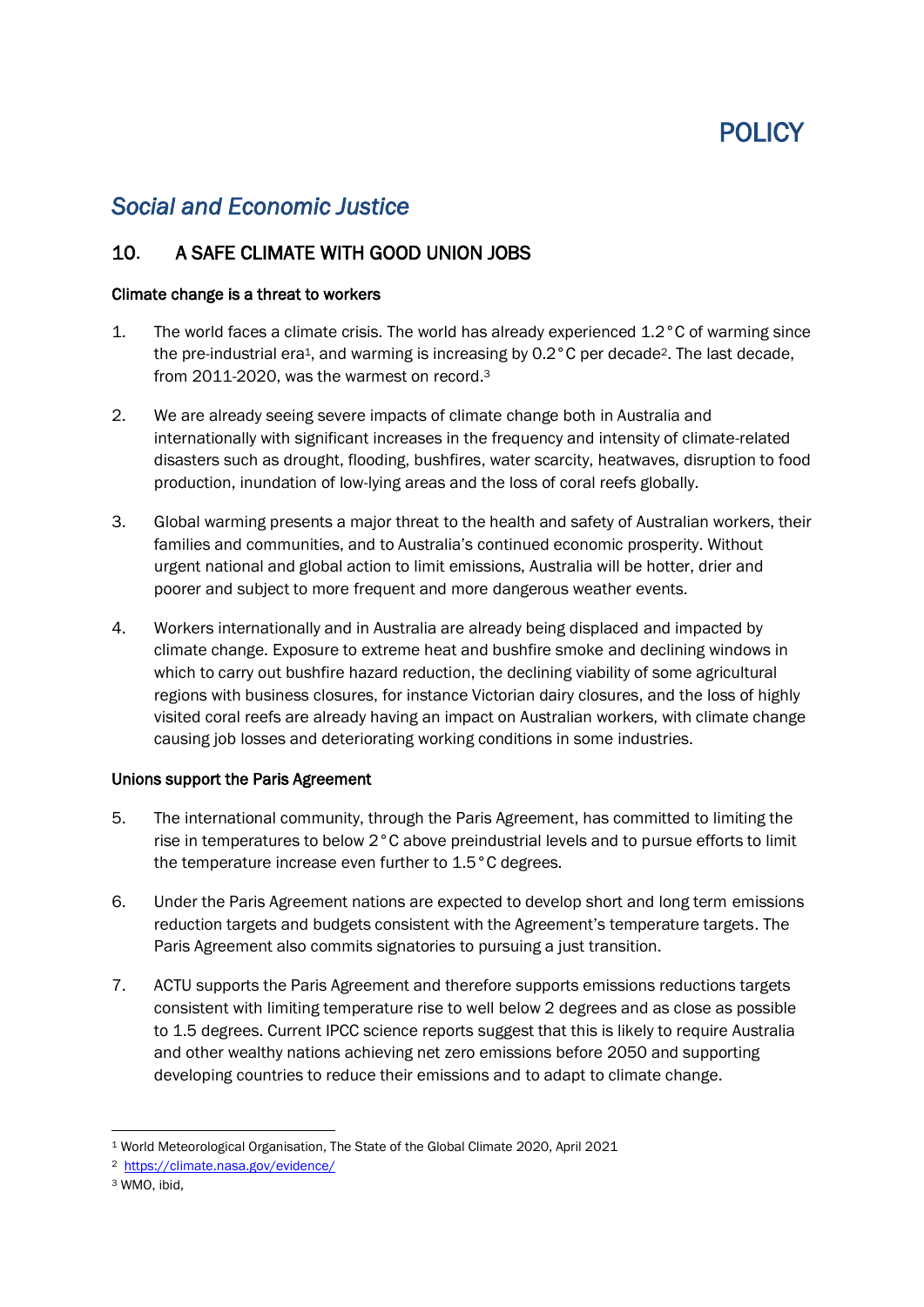- 8. Globally there is increasing momentum for nations to adopt net zero emissions targets by 2050 and earlier. In addition, many of our allies and trading partners are adopting targets to cut emissions by around 50% by 2030. The earlier nations reduce emissions and reach net zero emissions, the greater the chances of meeting the Paris Agreement's temperature targets.
- 9. Australia has not committed to net zero emissions by 2050 and the Coalition Federal Government's target to reduce emissions by 26-28% by 2030 is not consistent with Paris Agreement temperature targets.
- 10. Congress notes that all of our major trading partners have committed to achieving net zero emissions. The Coalition Government's failure to adopt a net zero emissions target and stronger interim targets jeopardises the future of our export industries as global demand will increasingly favour low or zero emissions sources.
- 11. Australia has lacked national leadership and policy on climate and energy since the Federal Coalition was elected in 2013. We need much stronger national leadership and policy from the Federal Government on this issue. Through expanded public ownership, improved procurement policy, trade policy, properly resourcing government departments and developing comprehensive industry policy, government has the levers it needs to decarbonise Australia's economy.
- 12. It is in the best interests of Australian workers that Australia and the rest of the world act with urgency to reduce emissions and ensure a just transition in accordance with the Paris Agreement. Doing so will both reduce the damaging impacts of global warming and ensure that Australia is not left behind by our trade partners and competitors as the world shifts to low emissions goods and services.
- 13. The costs of inaction are profound compared to the cost of effective action on climate change. Congress affirms that climate change action must be delivered in a way that ensures the cost is shared fairly in the Australian community and economy. Workers and families in the regions and industries that will be disproportionately impacted must be able to secure good jobs and opportunities in new industries which will emerge as part of our response to climate change.

#### The Paris Agreement requires a national Just Transition plan

- 14. The Paris Agreement recognises the need for a just transition for workers and communities. 46 nations have committed to developing a national plan for a just transition and decent green jobs4. Australia has made no such commitment and the Coalition Federal Government has no plan to support workers and communities in the transition to net zero emissions.
- 15. Australia is in the midst of a rapid energy transition that lacks national planning or oversight and is failing to deliver maximum benefits for workers and communities. The Federal Coalition Government's failure to develop and implement coherent energy policy has made Australia's energy transition more painful and less successful than it should be for workers and communities.

<sup>4</sup> ILO, https://www.ilo.org/global/about-the-ilo/newsroom/news/WCMS\_721144/lang--en/index.htm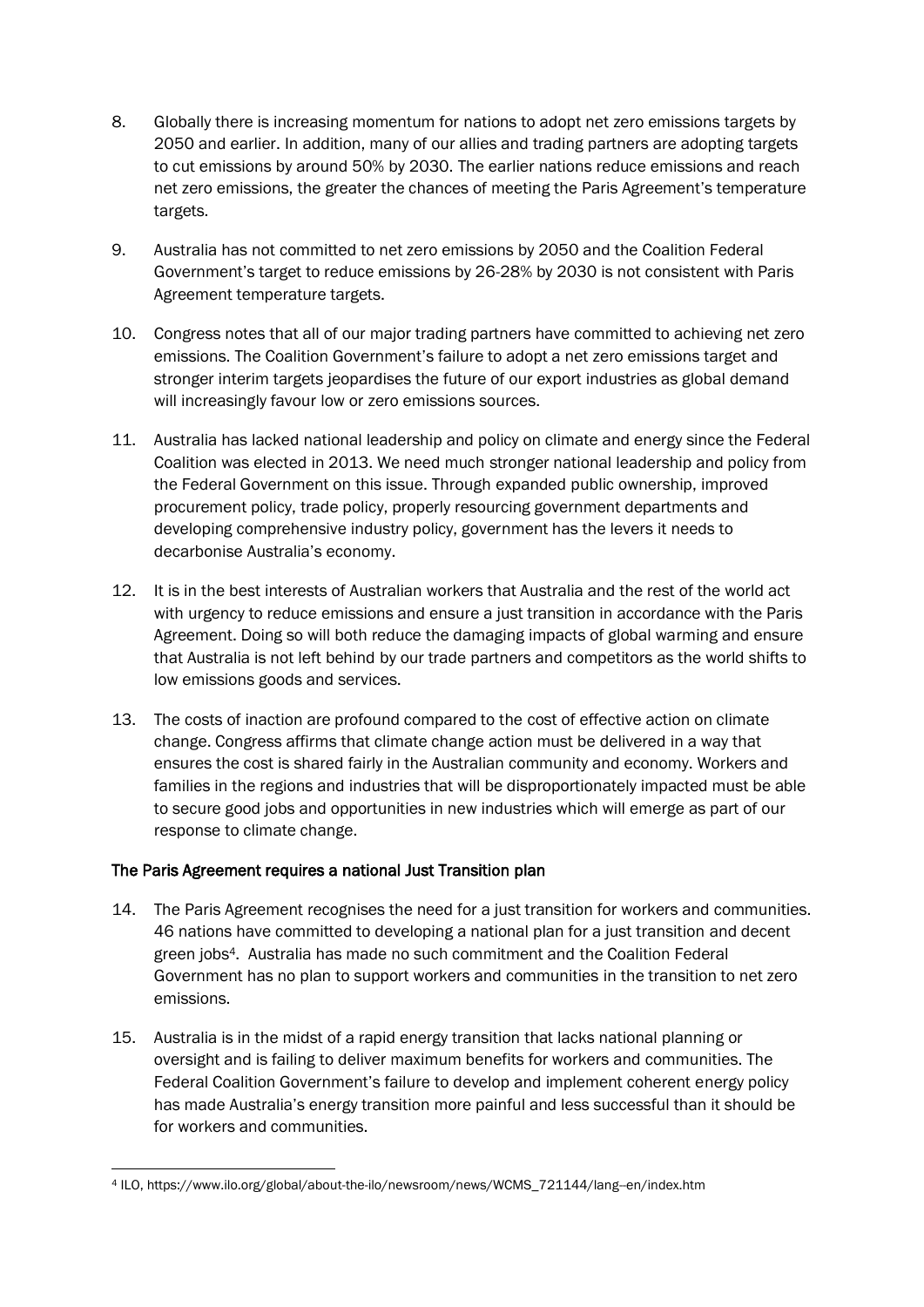- 16. Congress notes that some other national governments, such as Canada, have established Net Zero Advisory Committees with representation from unions, business, environmental organisations, First Nations and academics guiding the nation's climate policy planning. Australia would benefit from a multi-stakeholder approach to setting climate policy and programs, overseeing our nation's journey to zero emissions, and building bipartisan support for action. In Australia there are some regional examples where workers have been properly engaged in policy development, for instance in the development of a Just Transition plan for Collie in Western Australia.
- 17. It is critical that workers and unions play a leading role in developing a vision for the future of their industries, and that their voices and perspectives are incorporated in climate and energy policy as it is developed by governments and business.

#### Good climate policy is good jobs policy

- 18. Congress calls for concerted national and international agreement and investment, both public and private, to avoid catastrophic climate change and to reduce emissions to levels consistent with the Paris Agreement.
- 19. Congress recognises that Aboriginal & Torres Strait Islander communities, along with Indigenous communities globally, are the most severely impacted communities when it comes to climate change. The union movement supports the continuing struggles of First Nations people to have rights to land and responsibility for leading the rehabilitation and management of their traditional country. The views of Traditional Owners need to be fully considered with respect to new energy projects and consideration given as to how they will share in the benefits of these projects.
- 20. Congress supports the proper resourcing of Australia's public services and publicly-funded research organisations to enable their critical contribution to improving Australia's environment and tackling climate change.
- 21. Climate change will impact every sector of the Australian economy, and therefore we need sectoral plans developed by workers, government and business to plan and maximise the benefits of the shift to net zero emissions.
- 22. Australia should achieve net zero emissions domestically, to maximise job creation that will come from the development of zero emissions industries and industries that draw down emissions such as reafforestation and bioenergy with carbon storage.
- 23. As Australia develops low carbon industries, we need to ensure workers have the skills these industries need, in some cases building on workers existing skills. This will require industry and workforce planning and training and investment in vocational education providers including TAFE to ensure we foresee, and act to address, any future skills shortages.

#### Carbon pricing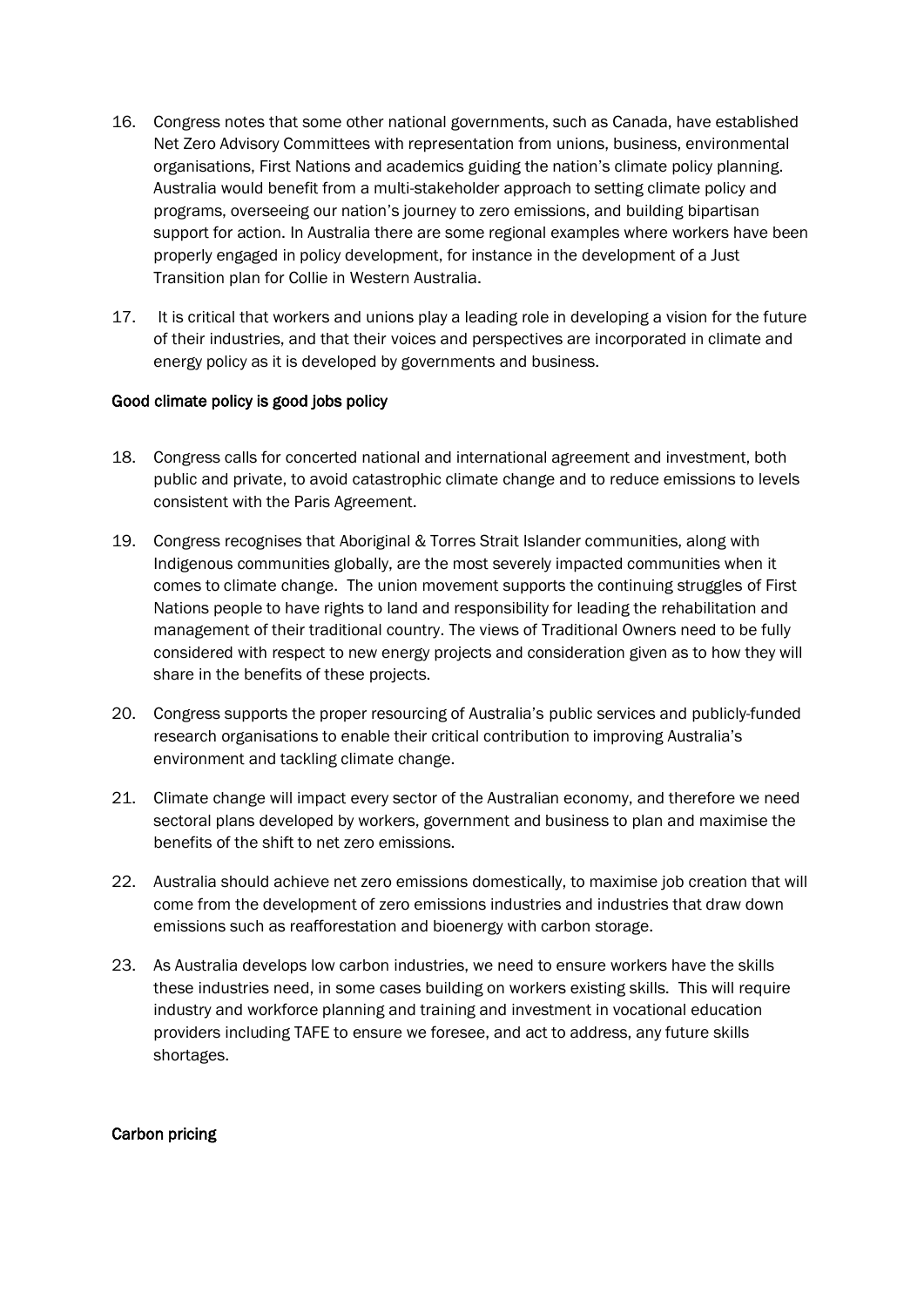- 24. Congress notes that during the brief period that Australia had a carbon price, emissions fell, the economy grew strongly, and the revenue raised was used to protect households, workers and industries that were vulnerable to the impacts of a carbon price.
- 25. Congress notes that Australia's lack of an economy-wide carbon price means that Australia's exports may be targeted by countries that have carbon pricing through the imposition of a carbon border adjustment mechanism. Unlike a domestic carbon price in Australia, any revenue raised through a carbon border adjustment mechanism would be paid to overseas nations, and would not support Australia's transition to net zero emissions.
- 26. Congress notes that many investment decisions are already being made with a 'shadow carbon price', demonstrating that industry is anticipating, and can see the value in, pricing carbon.

#### Energy planning and policy unlocks new industries and emissions reductions in other sectors

- 27. Congress notes that, while all sectors of the Australian economy need to contribute to emissions reductions, decarbonising the electricity system as quickly as possible is critical to meeting commitments under the Paris Agreement.
- 28. This is particularly important when considering the energy sector has mature technology and a lower carbon abatement cost compared with most other sectors, and that we are likely to need more electrification to reduce emissions in other sectors such as transport and heavy industry.
- *29.* Due to our abundant world class renewable energy resources, Australia should be at the forefront of the global clean energy industry, reaping the significant social, economic, employment and environmental benefits that are on offer and capitalising on our outstanding renewable energy resources.
- 30. Congress notes that the only remaining national policy driving energy investment- the national Renewable Energy Target- is now fully subscribed and there is no stable national policy framework to continue to drive renewable investment and deployment. In the absence of national leadership state governments are stepping in with their own programs, though this lacks both the resources and coordination that could be achieved with national leadership.
- 31. Congress notes that the Coalition scrapped many energy programs that were working to reduce emissions and encourage investment in the energy sector, including a price on carbon, national energy efficiency programs and funding to support workers and communities in transition.
- 32. The Coalition Government's Technology Investment Roadmap, while a step towards industry policy, is not a plan to decarbonise Australia's economy. It is no substitute for a genuine plan to reduce carbon emissions, while supporting industries, communities and workers in the process.
- 33. Congress calls for a workable emissions reduction mechanism for the electricity sector that will allow Australia to meet its commitments under the Paris agreement whilst equitably distributing benefits and costs of the mechanism.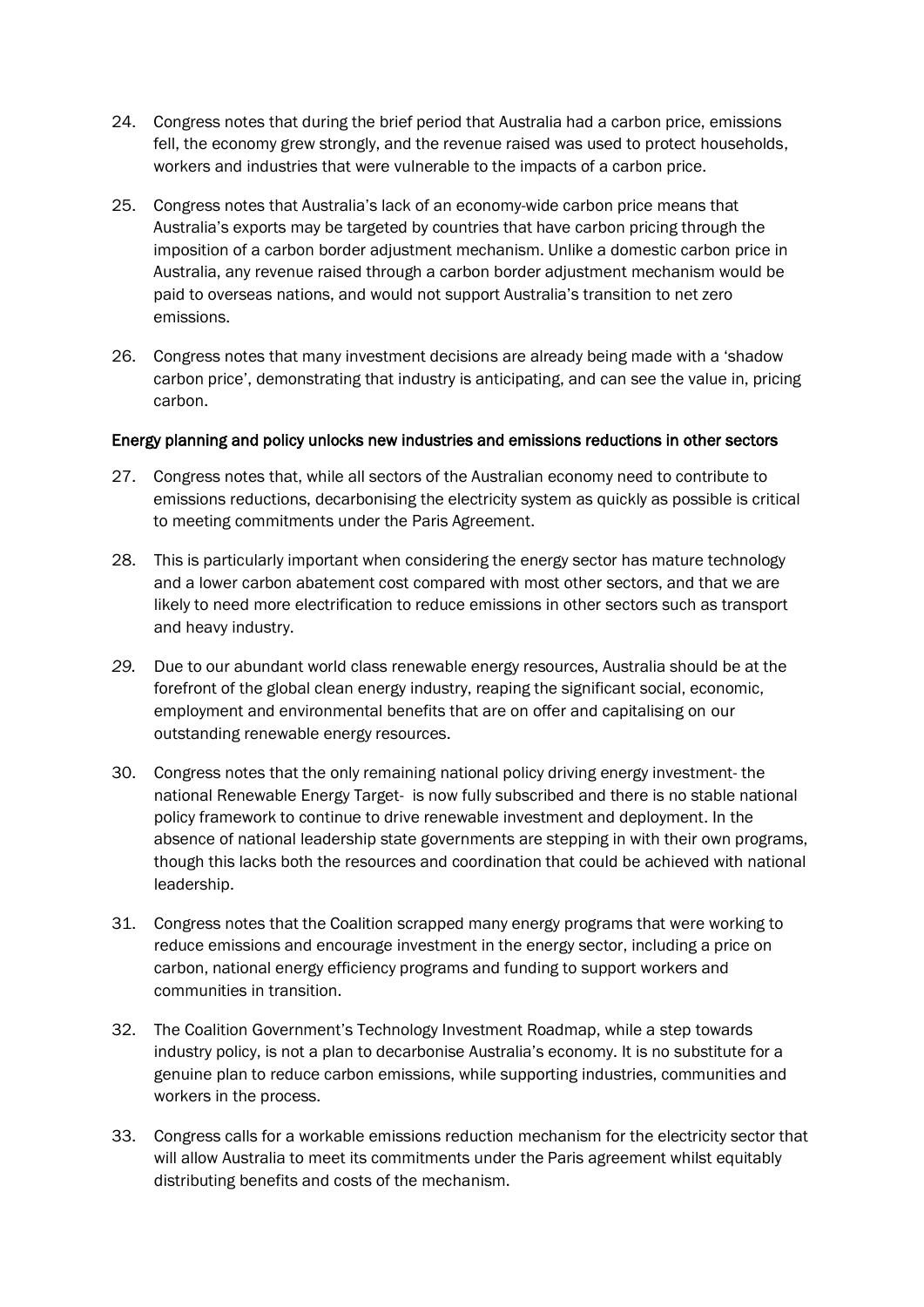- 34. Energy policy should plan for and incentivise new electricity generation and storage in regions that have traditionally powered the nation. These regions, with significant employment in coal and gas electricity generation, have relevant skills and experience, are ideally located within the electricity grid, and will need new jobs and economic activity as fossil fuel electricity generation declines.
- 35. Congress notes that the nation is in the midst of an energy storage boom and believes that increased energy storage is critical for transitioning to a reliable, modern, and sustainable energy system. Affordable and reliable clean energy will be provided through the use of renewable energy with energy storage technologies including batteries, pumped hydro, demand management and, potentially, hydrogen.
- 36. Energy markets should serve the needs of the Australian community, not deliver profits to a few large companies. Australia's domestic energy needs, whether from renewable energy or fossil fuels, should be prioritised over the needs of export markets or private investors.
- 37. Congress considers that the privatisation of electricity generation, distribution and retail is a failed neoliberal experiment that has resulted in rising electricity prices, critical job losses in regional areas and diminished government capacity to invest directly in clean energy production.
- 38. Energy companies need to be, where necessary and appropriate, restructured and reclaimed to the public sector to allow for such democratic involvement of those affected with public oversight, including greater workers' participation.
- 39. Congress calls for governments to democratise the energy market and to rebuild publicly owned capability in the generation of renewable energy and storage. Government policy should also support household and community investment in renewables, encourage cooperatives and other local modes of energy production.

#### Secure new energy jobs

- 40. Congress notes that over 100 years of union organising in coal mining and decades of organising in the oil and gas sectors have led to the development of good union agreements in these industries. Congress commits to support unions organising to improve the quality and security of jobs in renewable energy, and calls on governments, investors and the renewable energy sector to facilitate and support these efforts.
- 41. Congress is concerned at the proliferation of low paid, insecure work mainly delivered through labour hire practices that are currently present in the private renewable sector, particularly in the large scale solar sector. Making these jobs well paid, decent, safe and secure must be a priority.
- 42. Government has a role to play in ensuring new energy jobs are secure through both direct investment in renewables and storage as well provision of employment through ongoing public ownership. Government must also work to ensure minimum labour standards in the private renewable sector.
- 43. Energy projects receiving public funding or loans, though contracts for difference, power purchase agreements, support from the CEFC, or other emerging arrangements should be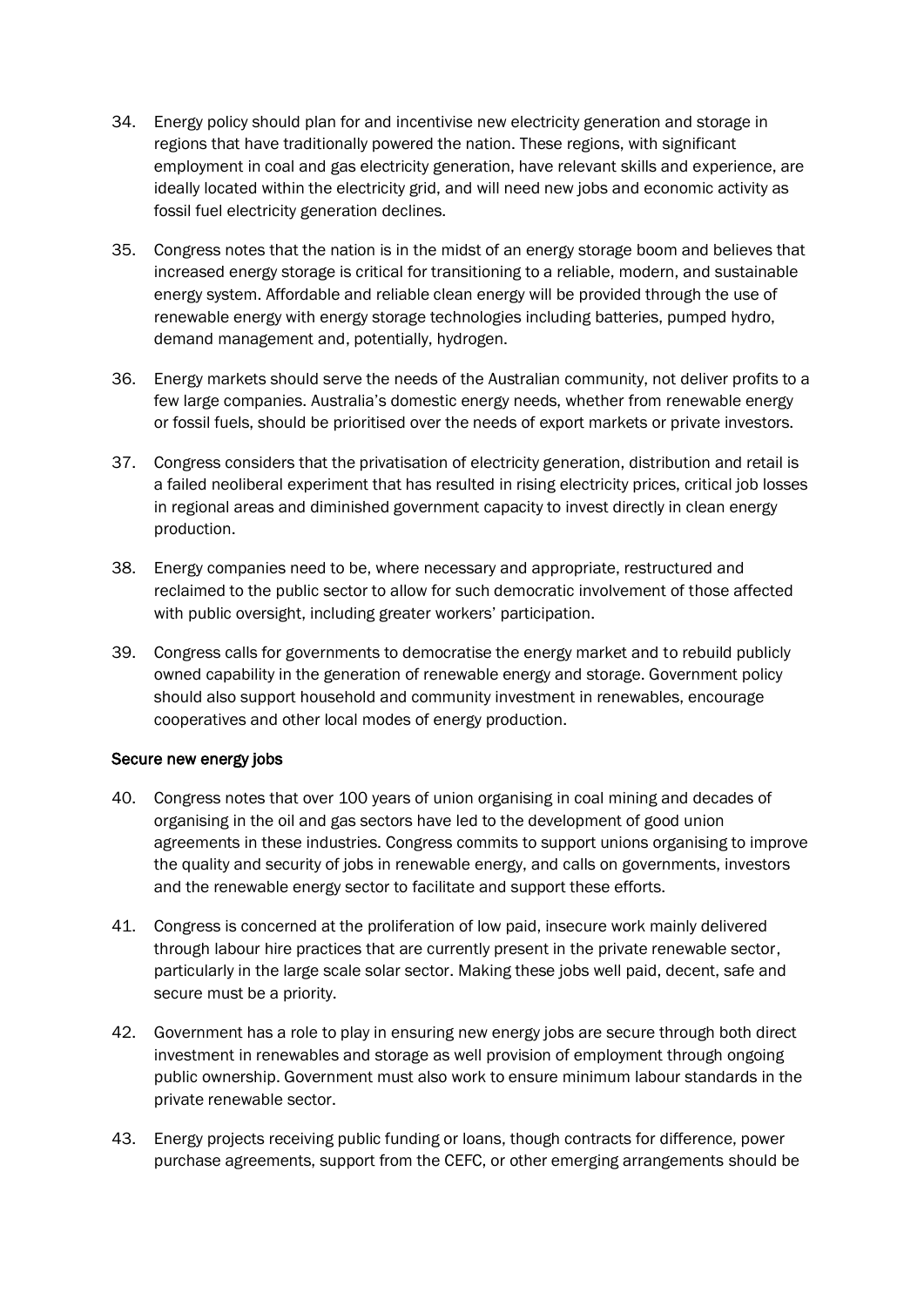required to directly employ their construction and operations workforces in secure jobs and offer apprenticeships.

- 44. Any energy projects receiving public funding, loans or other forms of government support should be subject to local content requirements to support Australian manufacturers and local suppliers and installers.
- 45. Congress calls on all governments to adopt procurement policies that promote local production of low carbon goods and services.

#### Energy Planning

- 46. Investing in electricity transmission upgrades and new transmission lines will support Australia's energy transition, maintain energy security and deliver high quality regional jobs. As important as investing in extensions to Australia's current transmission system is investing in upgrading, maintaining and servicing transmission networks
- 47. Congress recognises the rigorous planning process carried out by AEMO to plan the future electricity network. However, under current processes AEMO does not consider the broader economic benefits that should be realised in planning the future of the network, such as maximising new jobs or the protection of employment in fossil fuel regions if new energy projects are located in these areas. The future electricity system should be planned and built to deliver good employment, social and just transition outcomes, alongside affordable zero-emissions electricity. Full implementation of such measures will require amendments to the National Electricity Law and associated regulations and Rules.
- 48. AEMO Integrated System Planning should be based on clear emissions reduction targets and incorporate social and economic objectives to address inequality and ensure a just transition. Such measures will require amendments to the National Electricity Law and associated regulations and Rules.

#### Offshore renewables

- 49. Congress recognises the potential for offshore renewable energy to contribute to the decarbonisation of the electricity grid and to create jobs and re-use the transmission grid in areas where coal-fired power stations are scheduled to close. Offshore renewables could reduce the need for expensive transmission and storage. Offshore renewable resources have so far not been properly incorporated into AEMO's planning processes or research and planning carried out by the CSIRO, ARENA and the CEFC. This needs to be rectified immediately.
- 50. Large and viable offshore wind projects are not currently able to proceed due to a lack of legislation allowing projects to be built in Commonwealth waters. Congress calls for legislation that harmonises offshore renewables into the WHS Act and prioritises the allocation of licences according to the social benefit of projects.

#### Skills and Training

51. As Australia moves towards a clean energy future, we will require additional measures to assist the transition of people and skills between sectors and into emerging technology sectors, including through industry and workforce planning, development, skills and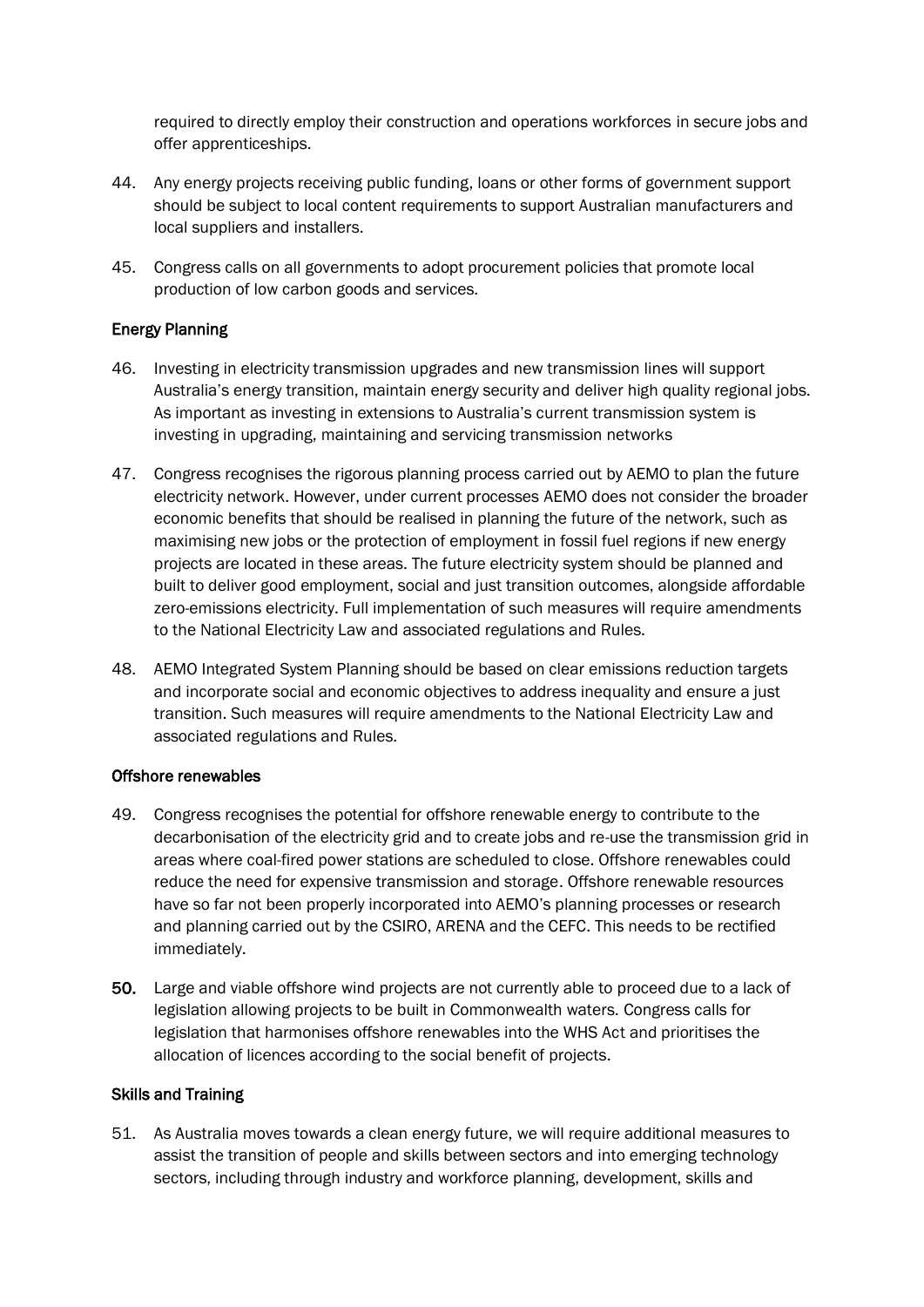training. Care should be taken to mitigate skills shortages that might otherwise emerge as a barrier to investment in new industries.

52. In consultation with unions and business, Governments at all levels must significantly increase training opportunities for existing workers and develop a comprehensive 'workforce development plan' for a low carbon economy. This plan must include investment in TAFE as the public vocational education provider, to deliver this training, particularly in regional and remote communities.

#### New Energy manufacturing

- 53. Investment and policy support to reduce emissions and improve energy efficiency and productivity across our economy will create jobs while reducing energy bills for businesses and households.
- 54. Creating new industries that take advantage of Australia's world-class renewable energy and minerals industries to produce zero emissions metals and mineral products can create thousands of jobs in regional Australia and position our nation at the forefront of lowcarbon economic activity.
- 55. Shifting away from being just a supplier of raw materials to insecure global markets towards being able to value-add and manufacture low emissions products will drive new technologies, skills and job creation.
- 56. Congress calls on governments to ensure that Australia is at the forefront of industries that are emerging to solve the climate crisis such as hydrogen, green steel and renewable energy powered manufacturing and minerals processing, and that these industries are developed in a manner that creates secure, high quality jobs for Australian workers.

#### Ensuring a Just Transition for workers and communities

- 57. Congress calls for the establishment of a national Energy Transition Authority to oversee the orderly and equitable transition of the energy sector to net zero emissions.
- 58. Communities that are facing transitions should flourish, not just survive. If we manage the transition well, we can have a structured and equitable approach that could apply to any industry undergoing similar change in the future.
- 59. Congress calls for a Just Transition in the energy sector that:
	- a) ensures equitable sharing of responsibilities and fair distribution of the costs: noone should be forced to bear a disproportionate burden of the transition costs;
	- b) includes institutionalised formal consultations with relevant stakeholders at national, regional, remote and sectoral levels, including trade unions, employers and communities;
	- c) promotes clean secure job opportunities and the greening of existing jobs and industries through public and private investment in low carbon development strategies and technologies in all nations and the appropriate educational qualifications that enhance workers' capacity;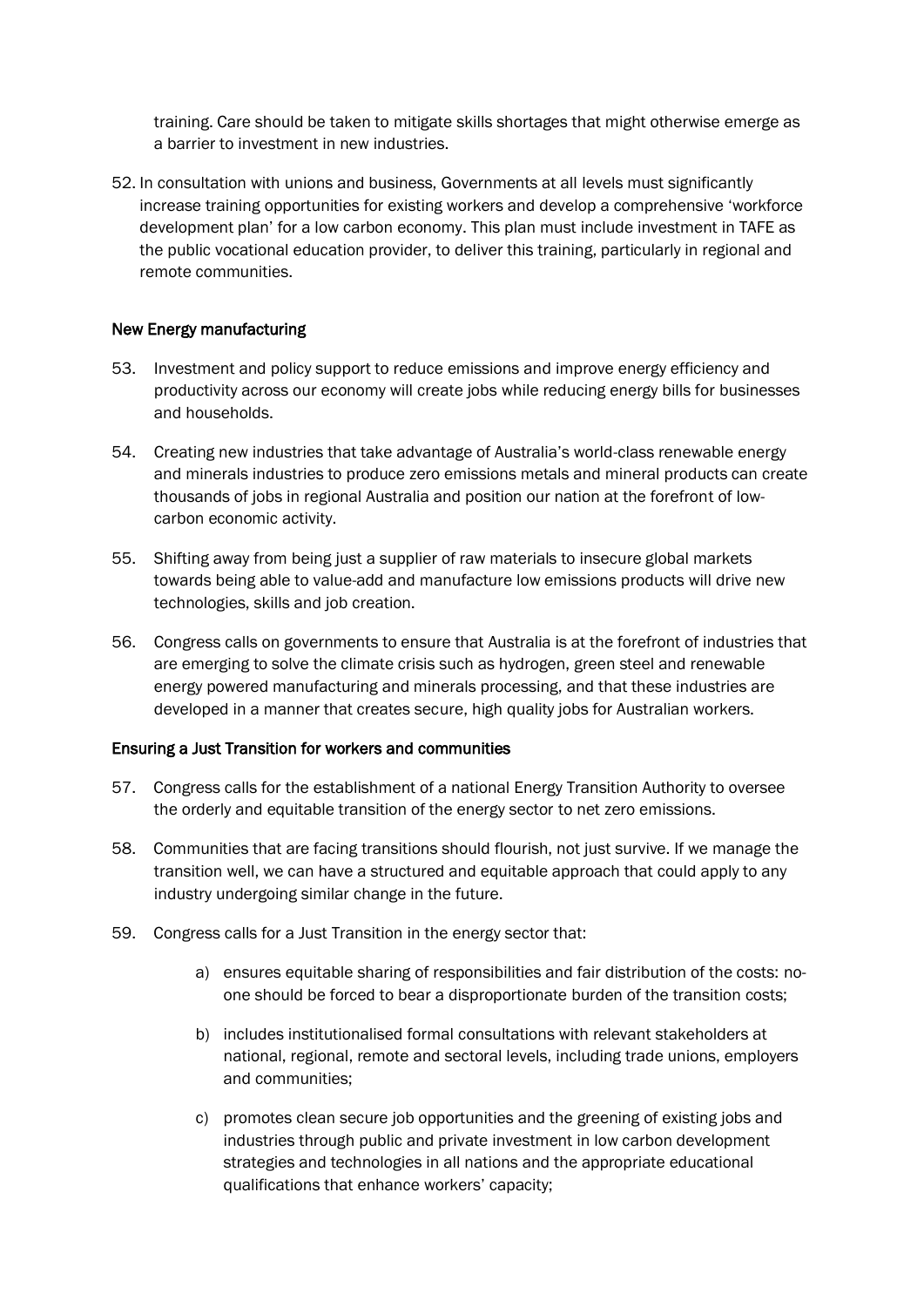- d) works collaboratively with vocational education and training providers, including TAFE, to further develop programs to support the education, training, retraining and life-long learning for workers, their families and their communities;
- e) organises and invests in economic and employment diversification initiatives within sectors and communities at risk;
- f) encompasses social protection measures (active labour market policies, access to health services, social insurances, among others); and
- g) is grounded in respect for and protection of human and labour rights.
- 60. The delivery of these objectives needs to be proactively coordinated and planned at national level. Congress calls for the establishment of a national Energy Transition Authority to oversee and support the orderly and equitable transition of the energy sector. The key foci of the authority would be to minimise negative impacts of power plant closures on workers and their communities and maximise the potential positive impacts of the energy transition
- 61. For workers, we see the Energy Transition Authority as having the following main responsibilities initially:
	- a) Overseeing the orderly retirement *of* Australia's coal-fired power plants, by ensuring a Just Transition for workers, their families and communities.
	- b) Overseeing an industry-wide multi-employer pooling and redeployment scheme which provides workers from closing sites with the opportunity to transfer to roles with remaining fossil fuel, renewable or low emission generators and other industries, including the provision of education and training where required. The ETA should avoid forced redundancies.
	- c) Administering and developing a labour adjustment package that supports workers transition into new, decent and secure jobs.
	- d) Coordinating social and economic planning for affected regions, including industry planning, as well as the distribution of government services of all kinds.
	- e) Assisting with the development of new industries and employment opportunities for workers in affected communities and targeting investment in renewable energy and energy storage projects in affected communities
	- f) Ensuring that new clean energy projects and industries deliver secure and safe jobs with desirable employment conditions
- 62. The Just Transition framework should be explicitly outlined in Australia's domestic policy measures and our just transition initiatives must form part of Australia's Nationally Determined Contribution submission to the Paris Agreement.
- 63. Australian unions are committed to driving the shift to a clean energy economy by ensuring workers in carbon-intensive, trade-exposed industries are supported in the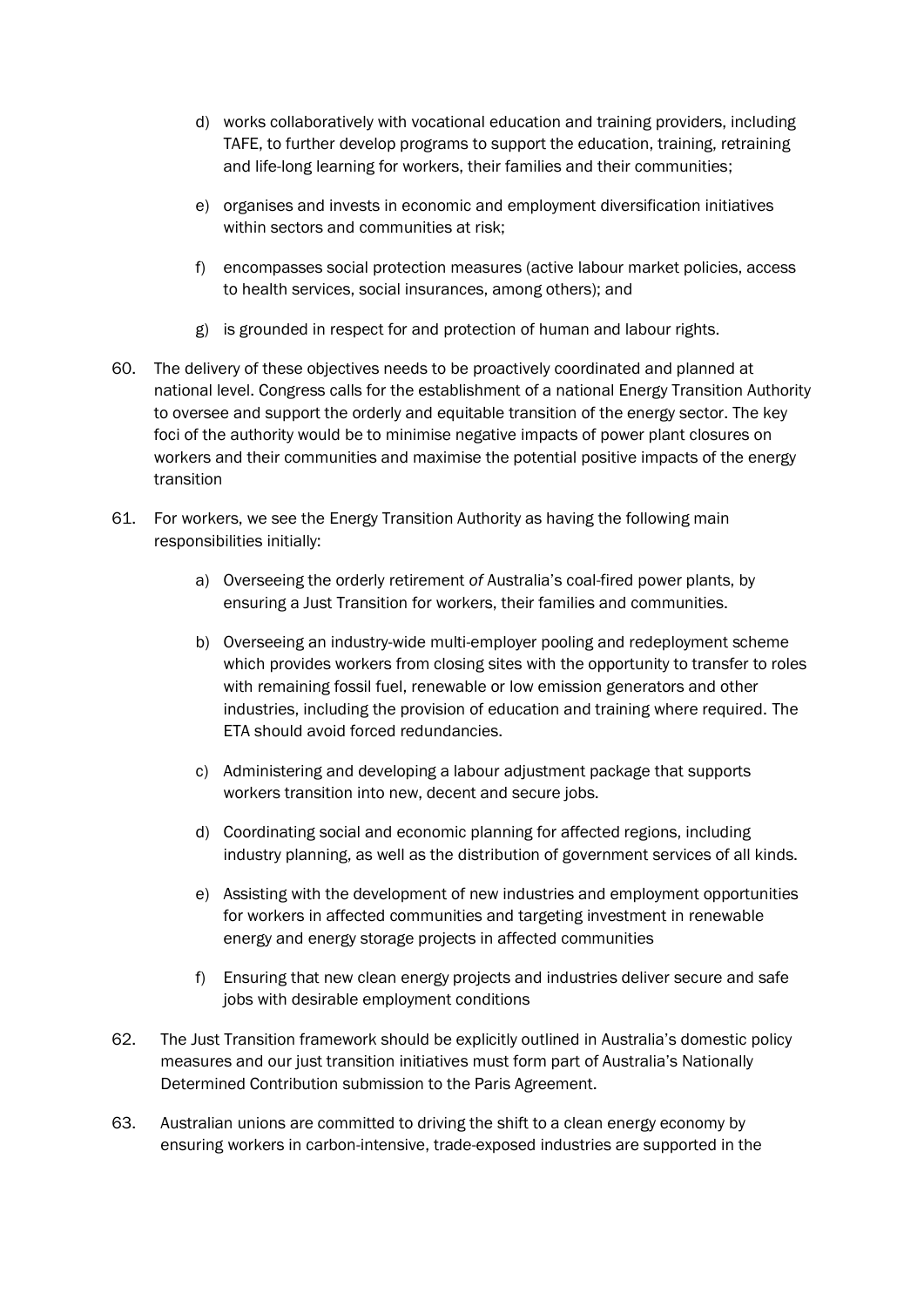energy transition through the development of new low carbon industries, retraining and economic diversification of affected regions.

#### Gas

- 64. Congress notes that the price of gas has increased significantly since Australia began LNG exports from the East Coast without first introducing an east coast domestic gas reservation scheme. These cost increases are putting significant pressure on gas-reliant manufacturing businesses and increasing energy costs for households.
- 65. Congress is alarmed that Australia is one of the world's largest gas producers yet is unable to supply our own domestic gas needs in an affordable, reliable and sustainable way for businesses and consumers. It is absurd that Australia gas is being sold into overseas markets at cheaper rates than it is being sold in Australia.
- 66. Congress calls on the Federal Government to ensure there is adequate and affordable gas for Australian businesses and households by:
	- a) ensuring that domestic gas requirements are met as a priority over export arrangements;
	- b) investing in new policies and programs to electrify households and make them more efficient using Australian energy efficient products and services
	- c) providing assistance to industry to shift away from the use of gas for heat, pressure and power, for examples supporting steel forges to switch to electric arc furnaces
	- d) imposing a flexible minimum gas supply requirement to be applied to current and future projects, whereby the total expected future demand forecast by energy regulators for the East Coast is satisfied for the following year;
	- e) establishing a National Interest Test via an appropriate regulatory body (eg a Domestic Gas Review Board) to scrutinise future LNG projects to determine whether they are in the interests of all Australians.
- 67. Gas infrastructure should be capable of transporting and burning hydrogen as well as methane to future-proof the gas network and prepare it for a lower emissions future.
- 68. Congress rejects the argument that any gas supply shortfall is a result of some state government restrictions on the development of onshore gas, given the huge quantities of gas we are exporting.

#### Sustainable transport

- 69. Congress notes that transport emissions have been increasing at a faster rate than emissions in other sectors.
- 70. Under the Coalition Government there has been no effort to support the transport sector to lower its emissions. As a result, carmakers who left Australia due to a lack of support from the Coalition, are now viewing Australia as a dumping ground for their least efficient vehicles, increasing fuel costs and emissions for Australian households and businesses.